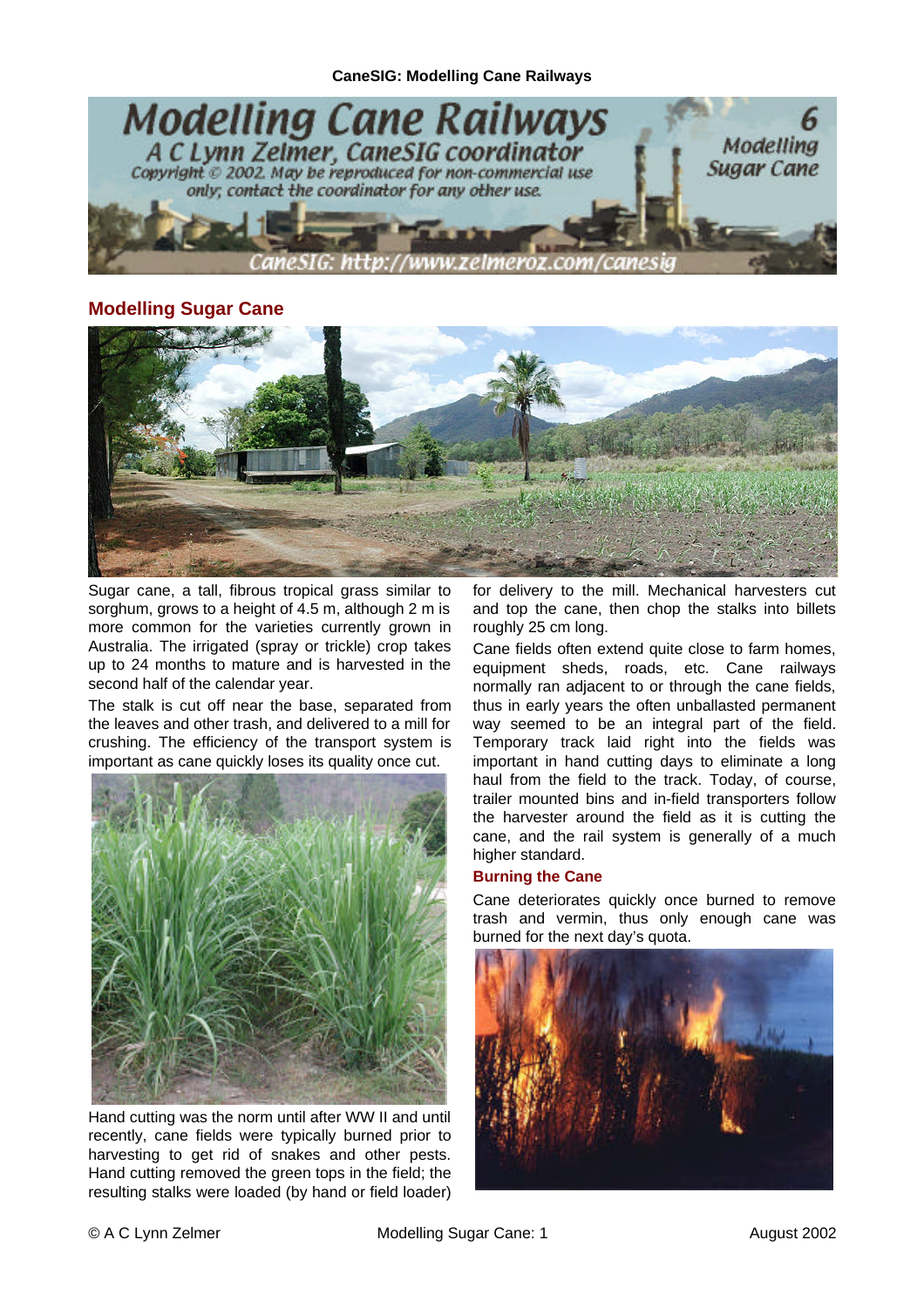## **CaneSIG: Modelling Cane Railways**



#### **Modelling Mature Cane Fields**

Late in the crushing season it is quite possible to see a range of cane fields from plowed ready for planting to mature crops ready for cutting and areas recently cut. Large cane fields should likely be represented on the backdrop as creating realistic cane fields is a time-consuming task. The small area on the ANGRMS steam diorama, for example, required a full day to complete *in situ*. Method B is less fiddly, thus somewhat faster.

The modelling materials I've been using include fine millet straw tips from a quality broom, fine whisk straw (oriental hand broom) and jute from a floor mat or the lining of a hanging flower basket. Use new materials as all the fine tips break off when a broom is used.



## **Method A,** *In Situ*

The base in the museum diorama is sculpted expanded polystyrene on foam core board, covered with a thin layer of plaster (a mix of patching compound and coloured grout).

Broom straws were placed in holes punched through the surface (holes 5 mm apart in two rows spaced 15 mm apart). This provided the structure for the rows, with clumps of smaller diameter straws (whispy tips uppermost) set in white glue and clamped in the intervening spaces until they are

secure. Almost any small clip, including oldfashioned hair clips, should work, although wooden clothes pegs are too bulky.



Care must be taken to ensure that the height and colour mix is relatively random, otherwise the finished row will look more like a fence than growing crop. I hold a clump of various sized pieces between my fingers, then roll the clump to distribute the colours before cutting the bottom of the clump square for placement

Spread lots of glue at the base of the row and dip the clump in glue before placing it into the row. Use a toothpick to ensure that the glue is worked between the base of the straws and leave clamped for the glue to set thoroughly.



When the glue is set a base of plaster, putty or wood filler needs to be formed around and between the stalks to protect the row.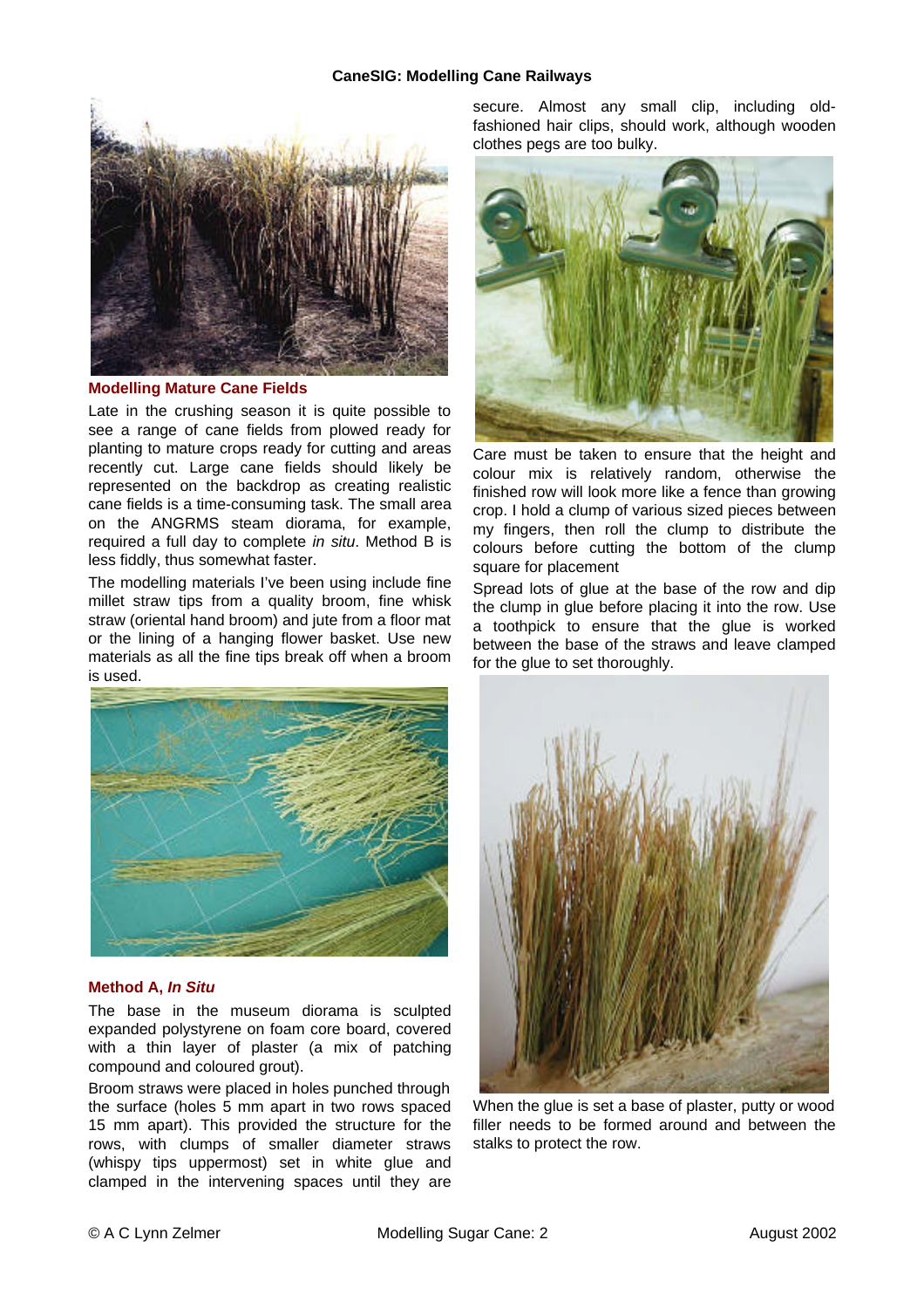## **CaneSIG: Modelling Cane Railways**



Finally, paint the stalks with a bright green paint or dye to model the green leaves. The mix of materials should ensure variety in colour; the broom straw, for example, does not accept colour readily. I've used a semi-gloss acrylic paint here with good result as a flat paint would not provide the colour intensity required for the green leaves.

This row scales out to 4.5 m height, appropriate for the taller cane varieties grown in the steam era. I also wanted the cane to tower over the equipment on the diorama and lead into the backdrop photo. There may still be a need for short grasses, weeds and other details along the base of the row and in the surrounding fields but they can be provided using conventional scenery techniques.

## **Method B, Corrugated Cardboard**

The materials and basic techniques are very similar to the *in situ* method except that cane rows are assembled on the work bench for later installation.



Extra long straws are slipped through the holes in a narrow strip of corrugated cardboard and then glued to hold in place. Once set, turn the strip over and glue from the opposite side for maximum strength.



Press a layer of fine-tipped whisk straw into a bead of glue on the cardboard base. Care must be taken to ensure a reasonable top profile and to avoid gluing the assembly to the workbench. Let the glue set and repeat the process for the other side.



Fill in any gaps with additional applications of glue and fine straw as necessary. Leave overnight to set, paint the cane, and trim the bottom edge, leaving some of the thicker straws longer for ease of installation. Punch holes in the scenery shell to accept the cane strip, glue in place and form a furrow with wood putty to provide stability and finish the base of the row.

Artistic sense is required when 'planting' the cane in order to achieve a representative result. The odd